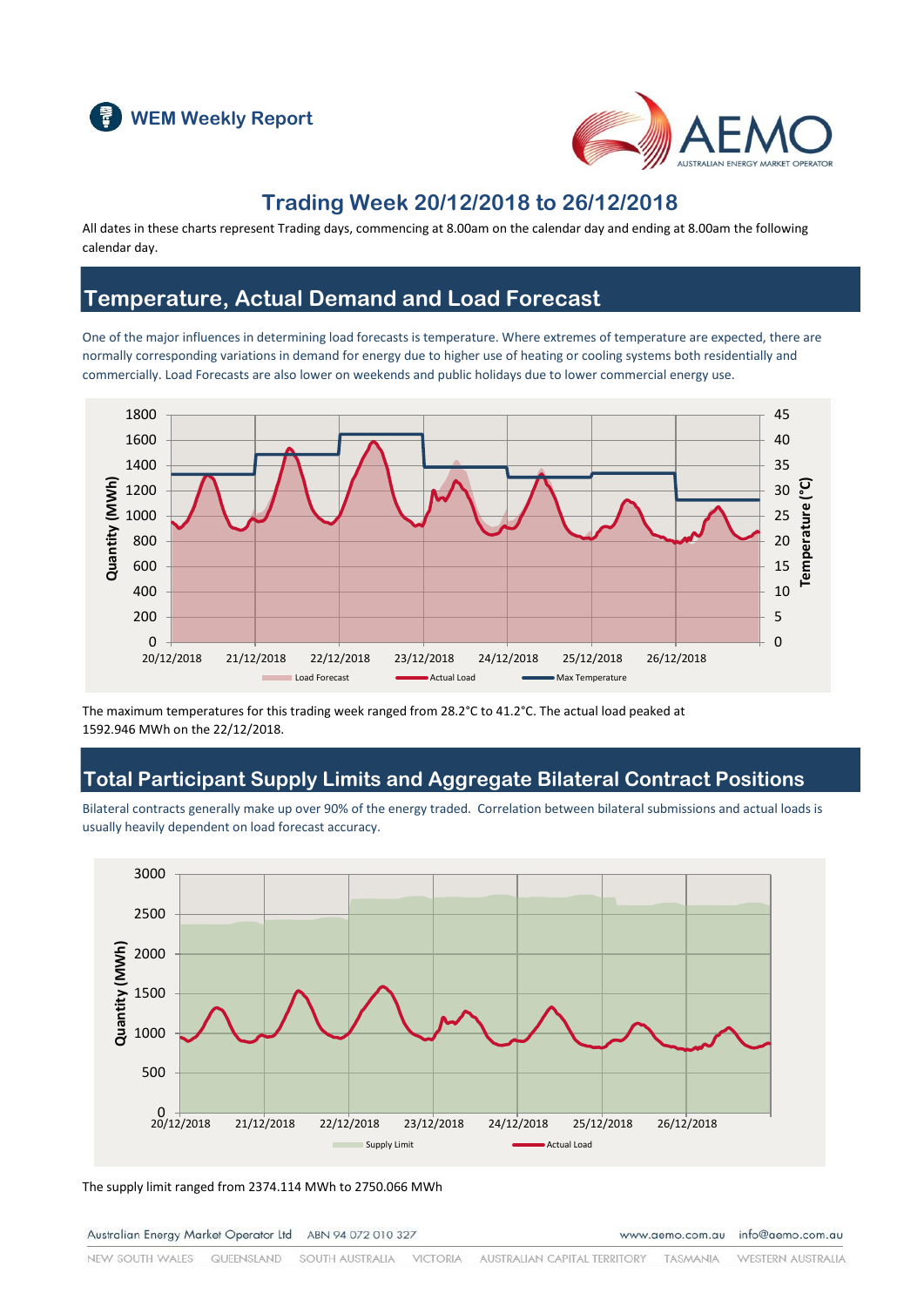# **Net Balancing Market Trades**

Bilateral contracts and STEM trading are generally based on the forecast energy requirements of Participants. When the forecast requirements are higher or lower than the actual requirements for a day, this Market energy must be bought and sold in the balancing mechanism. This graph shows the estimated net balancing trades.



The majority of the balancing activity this week occurred within Balancing Demand. The maximum balancing demand for the week reached 385.244 MWh on the 23/12/2018. The maximum balancing supply for the week reached -228.436 MWh on the 25/12/2012.

# **Total Traded Energy**

This chart represents a comparison between the total net energy that is traded in Bilateral Contracts, the STEM and the balancing mechanism. Balancing Supply represents cases in which the total contract position is greater than the demand and customers must supply energy back to balancing. Balancing Demand represents cases in which the total contract position is less than the demand and customers must purchase energy from balancing.



Total balancing supply equalled -5252.704 MWh whereas total balancing demand equalled 29112.068 MWh. The Total STEM Traded quantity was 9494.051 MWh, with the STEM Clearing Quantity ranging between 5.828 MWh and 86.362 MWh.

www.aemo.com.au info@aemo.com.au